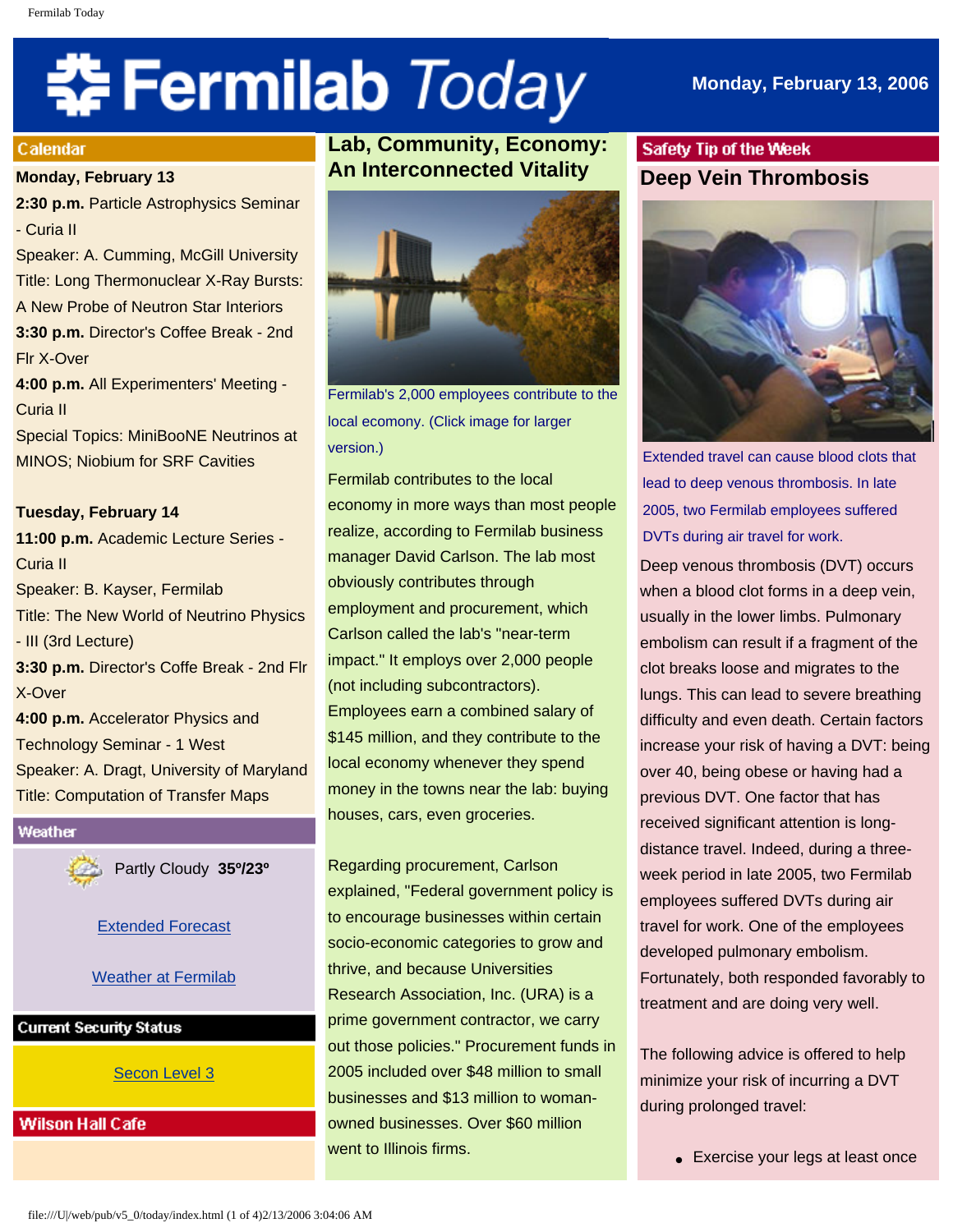Fermilab Today

# **Monday, February 13**

-Wisconsin Cheese -Corned Beef Reuben -Stuffed Chicken Breast -Shepherd's Pie -Turkey Craisins Wrap -Meatlover's Pizza -Pacific Rim Rice Bowl

The Wilson Hall Cafe accepts Visa, Master Card, Discover and American Express.

## [Wilson Hall Cafe Menu](http://lss.fnal.gov/cafe/)

## **Chez Leon**

**Wednesday, February 15 Lunch** -Catfish w/Course Mustard -Roasted Corn & Red Pepper -Spicy Tomato Rice -Pecan Pie

# **Thursday, February 16 Valentine's Day Dinner**

-Red Pepper Souffle w/Julienne of Zucchini -Lobster Medallions w/Champagne Butter Sauce -Green Beans w/Dill -Lemon Grass Rice -Chocolate Hearts w/Raspberry Sauce

# [Chez Leon Menu](http://lss.fnal.gov/chezleon/index.html)

Call x4512 to make your reservation.

# **Search**

| <b>Search the Fermilab Today Archive</b> |  |  |
|------------------------------------------|--|--|
|                                          |  |  |

search

**Info** 

# Even more important may be the longterm economic impact, which hinges on



Fermilab's mission: advancing the understanding of the fundamental nature of matter and energy. "We're producing knowledge," Carlson said. "We have no

Dave Carlson

idea what economic benefits it may bring down the road." He cited the discovery of the electron in 1897 by J.J. Thomson as an example. While the electron may have been an outrageous idea to the public (and to other scientists) at the time, *The Economist* declared in 2000 that "quantum phenomena featured in current technology accounts for a quarter of America's Gross National Product."

"We're constantly pushing industry to the edge of what they can do," Carlson added. "The superconducting niobiumtitanium wire we requested for the Tevatron paved the way for the wire in the magnets in many of the world's MRI machines today." *—Dawn Stanton*

# In the News

# *Chicago Sun-Times***, February 10, 2006: U.S. seeks bids on managing Fermilab, Argonne** West suburban Fermilab, the world leader in subatomic physics, is about to get new management as it faces a critical crossroads.

Since it began in 1967, Fermilab has

an hour. To exercise your lower legs while sitting, pull your toes towards your knees, hold for at least 1 second, then relax, repeating this process 30 times. Follow that by pressing the balls of your feet down while raising your heels, hold for at least 1 second, then relax, again repeating 30 times. Make sure the involved muscles tighten appreciably.

- Clothing should be loose-fitting, except socks, which should be the kind that provides therapeutic compression.
- Keep your legs uncrossed and feet elevated.
- Drink plenty of fluids, preferably water, to avoid dehydration.
- If you have any significant health conditions, consult with your personal physician and/or the Fermilab Medical staff prior to travel.

# [More information](http://hcd2.bupa.co.uk/fact_sheets/mosby_factsheets/Deep_Vein_Thrombosis.html)

# **[Safety Tip of the Week Archive](http://www.fnal.gov/pub/today/safety/index.html)**

# **Accelerator Update**

## **February 8 - 10**

- One store plus an existing store provided 41 hours and 28 minutes of luminosity.

- NuMI beam problems continued.
- Pbar and MCenter have LCW leaks.

[Read the Current Accelerator Update](http://www.fnal.gov/pub/news06/update.html) [Read the Early Bird Report](http://www-bd.fnal.gov/earlybird/ebird.html) [View the Tevatron Luminosity Charts](http://www.fnal.gov/pub/now/tevlum.html)

**Announcements**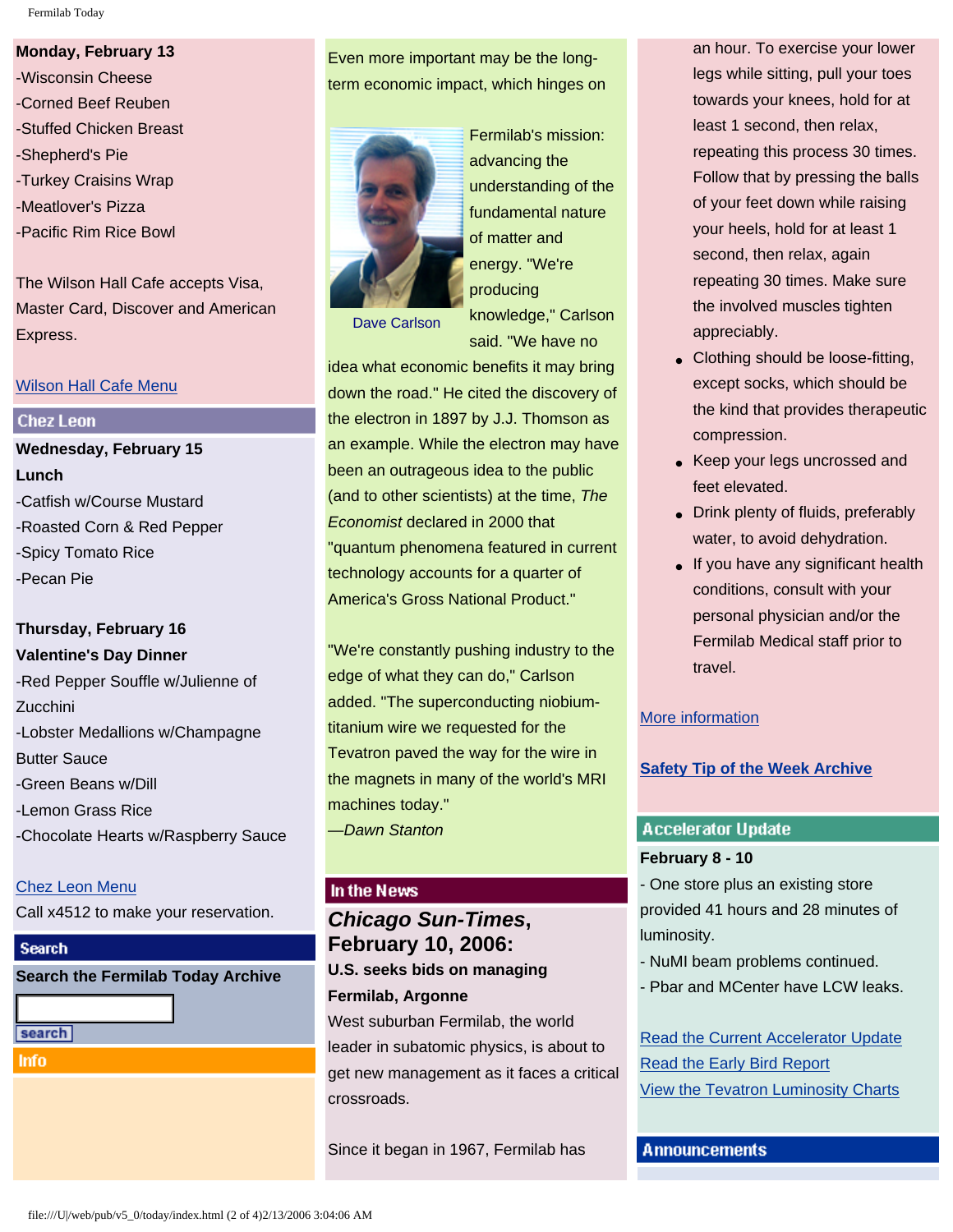Fermilab Today

Fermilab Today is online at: [http://www.](http://www.fnal.gov/today/) [fnal.gov/today/](http://www.fnal.gov/today/)

Send comments and suggestions to [today@fnal.gov](mailto:today@fnal.gov)

[Fermilab Today archive](http://www.fnal.gov/pub/today/archive.html)

[Hurricane Relief Page](http://www.fnal.gov/pub/today/katrina_relief.html)

[Fermilab Today PDF Version](http://www.fnal.gov/pub/today/archive.html)

[Fermilab Result of the Week archive](http://www.fnal.gov/pub/today/resultoftheweek/index.html)

[Fermilab Safety Tip of the Week archive](http://www.fnal.gov/pub/today/safety/index.html)

[Linear Collider News archive](http://www.fnal.gov/pub/today/linearcollider/index.html)

[Fermilab Today classifieds](http://www.fnal.gov/pub/today/classifieds.html)

[Subscribe/Unsubscribe to Fermilab Today](http://www.fnal.gov/pub/today/subscription.html)

been managed by a consortium of universities for the federal government, which pays the bills.

But now the U.S. Energy Department is putting out to bid the management contracts of Fermilab and other federal labs.

# **[Read More](http://www.suntimes.com/output/news/cst-nws-fermilab10.html)**

#### In the News

# *Institute of Physics***, February 10, 2006: Theorists claim dark energy does not exist**

Most cosmologists believe that the universe is dominated by "dark energy" a mysterious form of energy that could explain why the universe is expanding and accelerating at the same time. Now, however, theoretical physicists have studied a new model of gravity that can, they claim, account for the acceleration of the universe without any need for dark energy. Their model relies instead on modifications to the way that gravity behaves at ultra-large cosmological distances (Phys. Rev. Lett. 96 041103).

The acceleration of the universe is driven by something that has repulsive rather than attractive gravitational interactions. Although this so-called "dark energy" is thought to account for around two-thirds of the universe, no one knows what it is made of. Possible explanations for dark energy include a "cosmological constant" - first introduced by Einstein - or something known as quintessence. However, such explanations are plagued with theoretical and phenomenological problems and scientists would like to find an alternative to dark energy as the source of the universe's acceleration.

### **Add Your Name to NALWO Mailing List**

Women can have their names added to the NALWO mailing list by contacting Kathy Johnson at [kjohnson@fnal.gov,](mailto:kjohnson@fnal.gov) by mailing contact information to NALWO, c/ o Kathy Johnson, MS111, or in person at Kathy's office in Wilson Hall, first floor. They can also subscribe through the NALWO webpage at [by using the on-line](http://www.fnal.gov/orgs/nalwo/)  [form.](http://www.fnal.gov/orgs/nalwo/)

## **Rocketry Meeting**

The Fermilab Association of Rocketry is having their monthly club meeting on February 15, 2006 at 5 p.m. in the Users Center TV room. We are always looking for new members, so anyone interested in model rocketry is most welcome.

## **Tonight: Antimatter Discussion on TV**

Tonight, Feb. 13, at 7:00 pm, the History Channel channel presents the premier of part II of "Alien Engineering," a film about the science of a potential alien space ship. The show discusses antimatter and antimatter propulsion, laser weapons, transporters and the search for extraterrestrial life. The film includes footage shot at Fermilab and short interviews about antimatter recorded last summer.

#### **Scottish Country Dancing**

Scottish Country Dancing will meet Tuesday, February 14, at Kuhn Barn on the Fermilab site. Instruction begins at 7:30 p.m. and newcomers are always welcome. Most dances are fully taught and walked through, and you do not need to come with a partner. Info at 630- 840-8194 or 630-584-0825 or [folkdance@fnal.gov](mailto:folkdance@fnal.gov).

**GSA Formal Winter Ball** Tickets for the Graduate Student